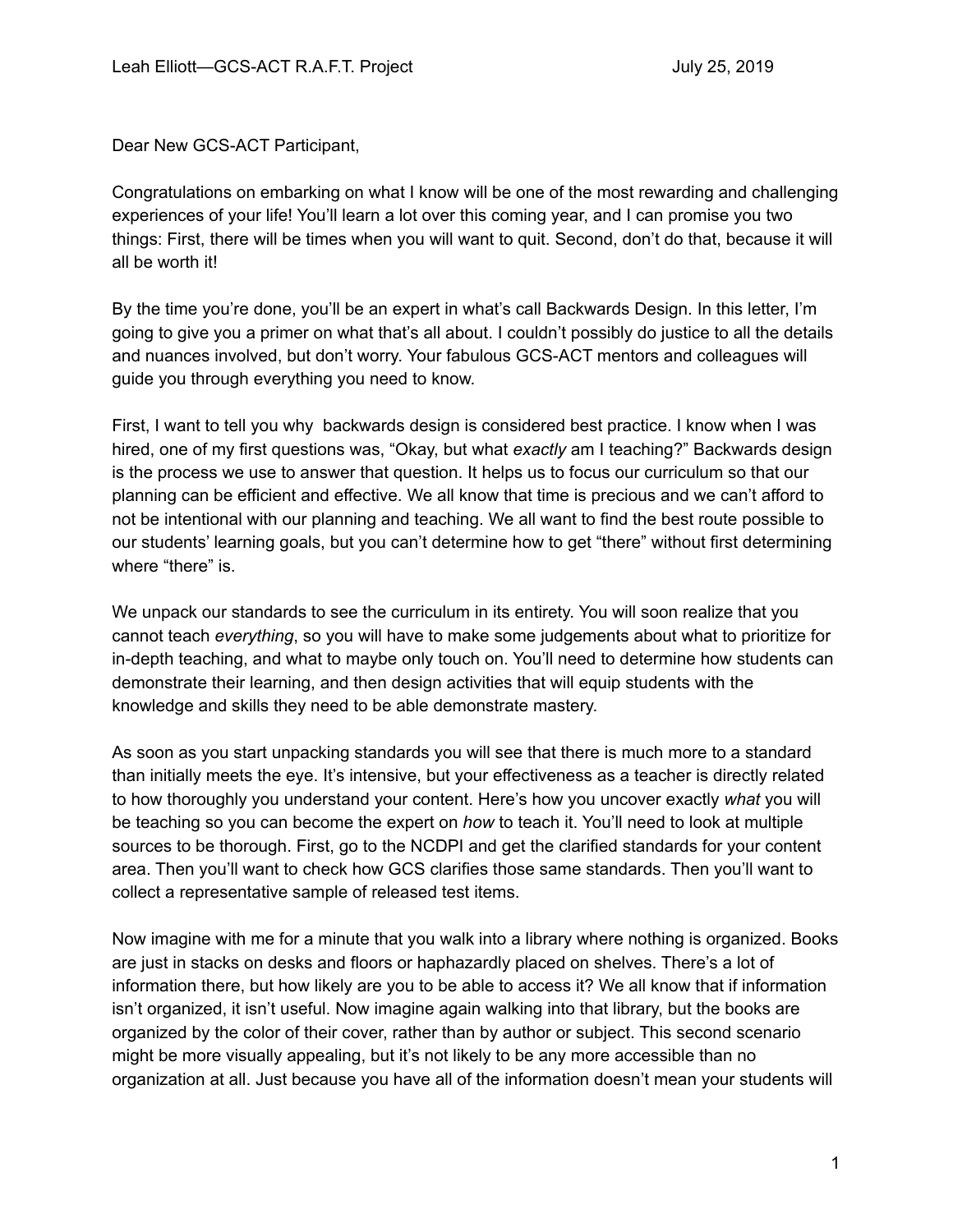be able to access it. Don't make your students feel like they're sifting through a disorganized, or misorganized, library. Information needs to be organized, and it needs to be organized *logically*.

There can certainly be more than one way to organize your content. What worked for me was to comb through all of my sources (DPI, GCS, and release test items) and sort the information into the facts, concepts, and skills associated with each standard. Then I thought about how all of the concepts related to each other, and how they built on each other. I ordered them from least to most complex, and from there I chunked the information into eight sections that I thought could feasibly be taught within one lesson. Then I developed I CAN statements that encompassed the most essential parts of that information.

Once you've sorted and ordered your information, you'll need to determine the Depth of Knowledge (DOK) level this task is asking for, then design (or find) an assessment question with a DOK that matches or exceeds the DOK expected by the standard. Go back to your standards and your I CAN statements. Separating out the verbs and the nouns will help you look at the thought processes involved in each standard and to align that standard with a task at a corresponding DOK level. Your assessment can be objective (multiple choice, T/F, etc.), subjective (free response questions, projects, performance tasks, etc.), or some combination. Use your judgment, depending on your content and your students.

To develop the assessments that you'll use in class to inform your daily instruction (DFAs) you'll want to consult Blooms taxonomy. Blooms is related to the DOK scale, but Blooms has more gradations, and while DOK is focused more on the summative *tasks* you want your students to be able to perform, Blooms will guide you in developing questions to use in class to prompt the critical thinking that will become the daily training that your students engage in to prepare for summative assessments. You can think of DOK as the learning, and Blooms as the thinking that causes the learning. Think of your DOK levels like the layers of a cake. If your I CAN is a DOK 3, then you have three layers to that cake, and you need three Blooms questions corresponding to each of those DOK levels to inform your planning, for a total of nine questions.

We could all probably fill books with information that we've memorized for tests, and then promptly forgotten as soon as the test was over. What students really need to make learning stick is multiple opportunities and multiple contexts to *apply* their new knowledge. Performance tasks are a great way to accomplish this, and one of the most accessible is a RASP. A RASP gives students a role, an audience, a situation, and a product they need to produce in order to demonstrate mastery of their new knowledge. Performance tasks serve the function of a "photo album" providing "snapshots" of your students' progression over time.

You'll need to be clear about what it is you are expecting students to produce. The best way to do this is to create exemplars yourself of what a proficient submission would look like. This serves a few functions. First, just as we can't reach a goal unless we know what the goal is, neither can our students; they need to know where "there" is in order to get "there." Providing an example serves the very practical purpose of helping to clarify expectations in a concrete way.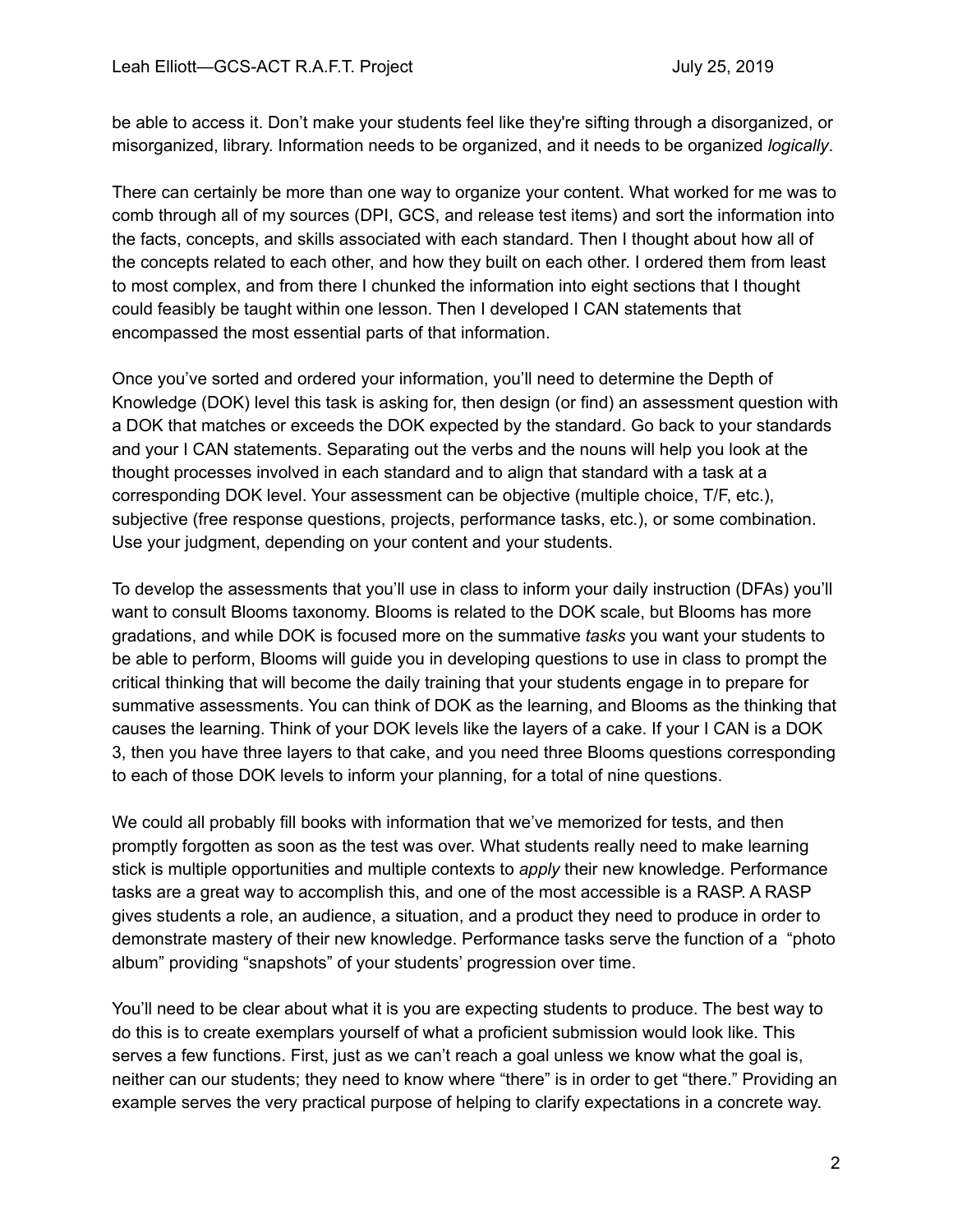Second, going through the process of creating an exemplar yourself helps you to experience the process students will go through, to anticipate where they might struggle or need clarification, and to provide that clarification in advance of putting something in front of the student. Clarity and specificity are what will ensure that your assessment is aligned with the content and the DOK of your standard.

It's essential to be clear with your expectations. Clear expectations give students peace of mind and a sense of control, both of which are fundamental needs that must be met before higher learning can happen. You can communicate your expectations with task descriptions, checklists, or rubrics, in addition to your exemplars. Look at the tasks you've designed and find any gaps where students might be confused. Add the clarifying info students will need to be successful. Give them the best chance possible to succeed.

You'll know ABC lesson planning inside out by the time this is all through! When you're designing your activators, builders and consolidators, a great resource to turn to is Don Buehl's book *Classroom Strategies for Interactive Learning*. The book is organized to help you choose learning strategies that correspond with the skill or concept you're trying to teach. Choose the right tool for the task. There's a wide variety, and far more than I could expound on here, but a few I really like are the Frayer model, Story Mapping, and the Connect Two vocabulary strategy.

The best instruction is informed by data, and the best data considers multiple measures. Your students are not just machines to feed information into, and our job is not just to teach content. We commonly think of data that measures student learning, test scores and GPAs, for example. But we also need to consider measures of school processes (tutoring, PBIs, attendance policies), demographics (who attends this school in terms of gender, ethnicity, national origin, language, and economic status), and perceptions (what do students, parents, and other communities think of this school and its practices). All four of these measures work together to inform instruction.

Once you have data about the specific instructional needs of your students, you can plan for differentiation. Differentiating for content involves changing the way the student receives the content (changing what the *teacher* does). Differentiating for process involves changing the access or engagement with the content (changing what the *student* does). A strategy that I incorporated in my lesson design was to use two different graphic organizers—one simple and one more complex—to help students engage with the concept of story elements. The concept was the same, but the process was differentiated so that all students could access the content.

You might think that learning centers are just for grade school, but if well-designed, they can be an effective tool for student engagement and differentiation all the way up through high school and beyond. Who doesn't love variety and movement? Centers take a lot of work to set up on the front end, but with trial and error and tweaking, they can be mostly self-sufficient during class time. This self-sufficiency helps students to see that ultimately *they* must be responsible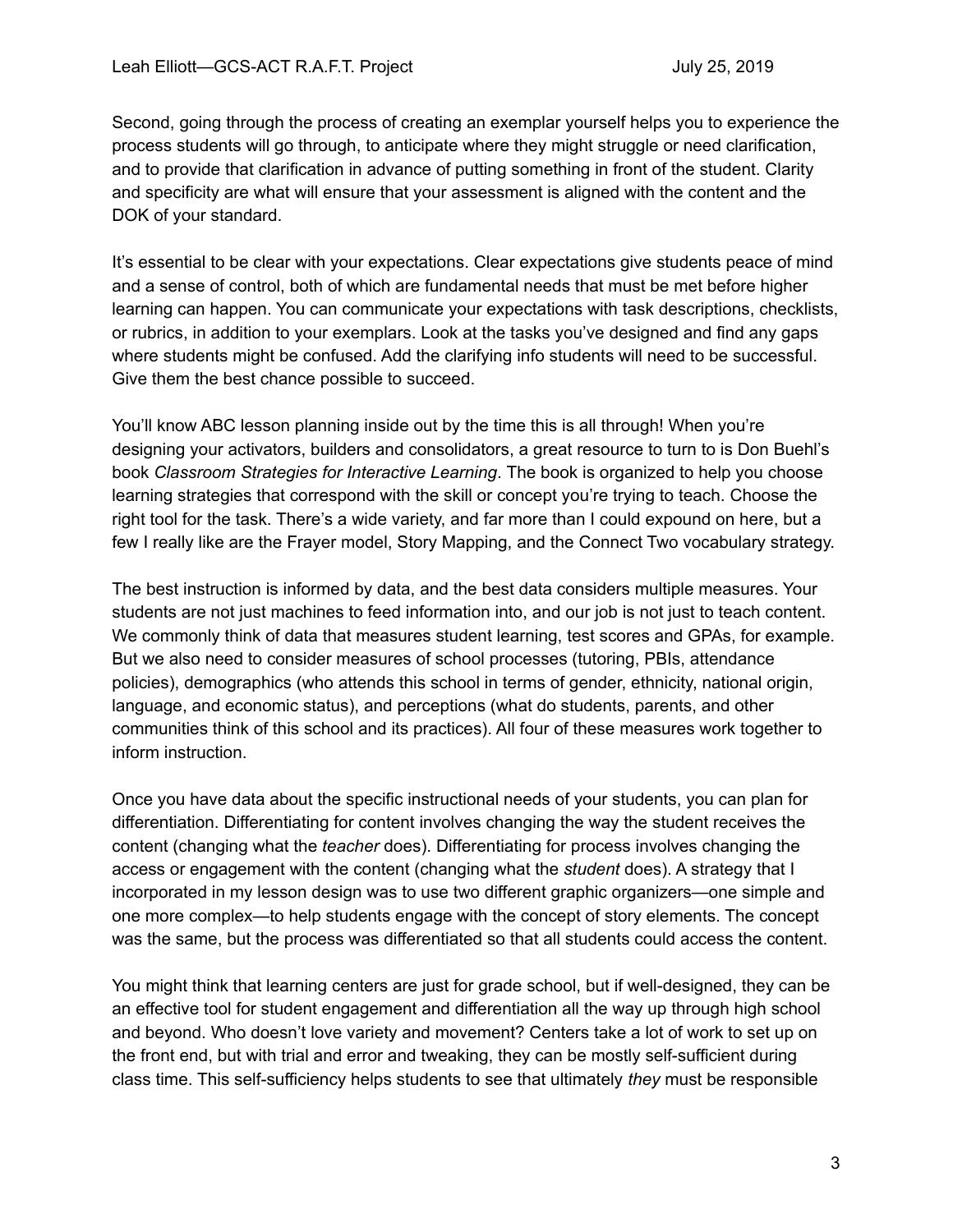for their own learning. No teacher, no matter how skilled and caring, can ever do the learning *for* the student.

Clear expectations are absolutely critical for successful learning centers. Establish the ground rules before turning students loose. Include cooperative tasks in your centers. Space your centers at least six feet apart, and make sure your materials are organized. Designate a leader and a substitute for each group to handle logistics like distributing and collecting materials and collecting work for absent students. The number of centers will depend on what it is you want students to learn and what they need to do, and also the length of your class. Maximize space by locating centers against walls or in the center of rooms. Use hallways and outdoor spaces, or the media center. Be creative. Your directions should include the learning objective, the expectations, directions for the task, what to turn in and how, and extension activities for students who finish early.

Culture includes our language, family background, customs, ethnicity, food, traditions, and religion. Because culture is such a huge influence on us and our students, we can't not consider culture when we design our lessons. This requires developing some awareness of your own culture and its influences on you, and educating yourself about your students' various cultures. Anytime you can connect content to a student's culture, you're more likely to entice that student to engage. However, it's just as important to watch out for material that might make a student feel dismissed or disrespected based on their culture.

Socioeconomic status is another factor we must consider when planning instruction. As with all the strategies we discuss, the strategies that benefit students from lower socioeconomic backgrounds will ultimately benefit all students. Here are a few you can incorporate. First, activities involving movement help to engage multiple modalities, and have a greater chance of hitting on skills and strengths more specific to students from lower socioeconomic backgrounds. Second, fostering community and camaraderie is helpful for all students. We are social creatures and we form our understanding of who we are and how to be collectively. Collaborative activities help to build community, which is particularly important for homeless or highly mobile students, who can often feel isolated. Third, providing the time, space, and resources *at school* to complete learning tasks ensures that all students have equal access, regardless of their varying home situations.

For EC students, I have three pieces of advice: Follow what's in the plan, follow what's in the plan, and follow what's in the plan. The types of accommodations needed vary widely from student to student. Your students might need special seating during instruction, a separate setting or extended time when testing, larger print for texts, or modifications in either the rigor or the length of a task. Follow the plan exactly, document everything, and consult with your EC teacher for clarification.

English Language learners also need special consideration. Some things to keep in mind: gestures, images, and repetition are all very helpful when verbal language is limited; and